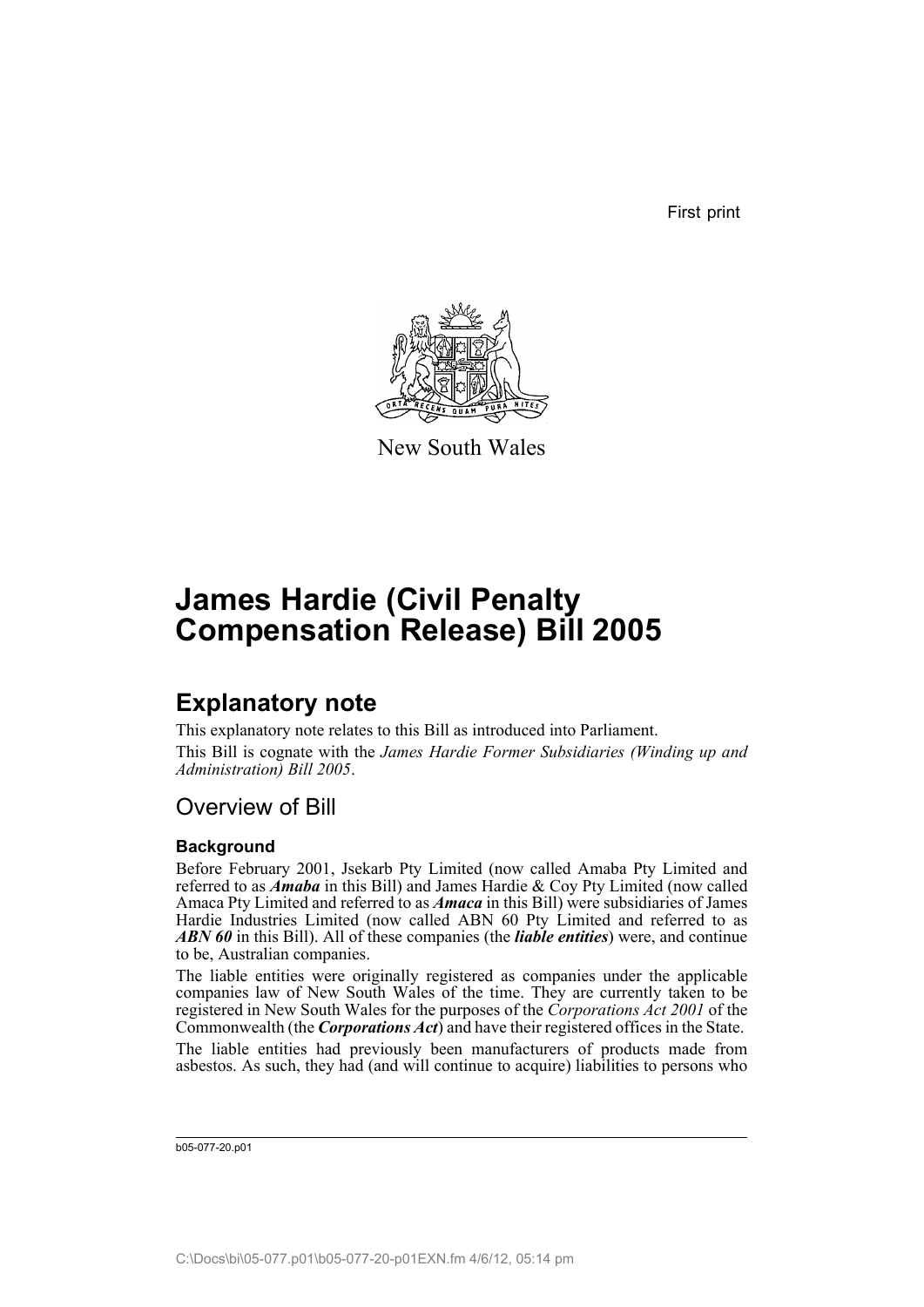Explanatory note

sustained, or will sustain, personal injuries because of these products. A substantial proportion of these liabilities arise, or will arise, in New South Wales.

On 15 February 2001, the James Hardie group of companies (the *James Hardie Group*) was restructured. The principal features of the restructuring were as follows:

- (a) Amaca became and remains the parent company of Amaba.
- (b) Amaca was acquired by the Medical Research and Compensation Foundation (the *Compensation Foundation*) for no monetary consideration. The Compensation Foundation remains the parent company of Amaca.
- (c) As a result, both Amaca and Amaba ceased to be subsidiaries of James Hardie Industries Limited (now called ABN 60).
- (d) The Compensation Foundation was established for the purpose of meeting existing and future claims against Amaba and Amaca.

In October 2001, the Supreme Court of New South Wales approved a scheme of arrangement under the Corporations Act under which James Hardie Industries NV became the holding company for the James Hardie Group. James Hardie Industries NV is a company incorporated in the Netherlands and is registered as a foreign company under the Corporations Act. The materials before the Supreme Court concerning the scheme of arrangement and related reduction of capital indicate that the reduction was conditional on James Hardie Industries NV subscribing for partly paid shares in James Hardie Industries Limited (now ABN 60) and on James Hardie Industries Limited being able to call on that amount at any time in the future and from time to time. However, in March 2003 James Hardie Industries NV ceased to be the holding company for the Group when its shares in ABN 60 were cancelled.

Under Letters Patent dated 27 February 2004 and 30 June 2004, a Special Commission of Inquiry was commissioned to inquire into and report on certain matters relating to the establishment of the Compensation Foundation. On 21 September 2004, the Special Commission issued a report (the *Jackson Inquiry Report*) that found that the present value of the existing and future liabilities of Amaba and Amaca would not be less than \$1.5 billion and that the Compensation Foundation has no prospect of meeting those liabilities.

Negotiations were then held in late 2004 between James Hardie Industries NV, the State of New South Wales, the Australian Council of Trade Unions, Unions New South Wales and Mr Bernie Banton as the designated representative of certain Asbestos Victims Groups with a view to securing funding for asbestos-related personal injury claims against the liable entities. The parties to the negotiation entered into Heads of Agreement in December 2004 (the *Heads of Agreement*) as the basis for concluding a final agreement to secure such funding (the *Final Funding Agreement*).

The State and James Hardie Industries NV have been negotiating the terms of the Final Funding Agreement during the period since entering the Heads of Agreement.

In late June 2005, the Parliament of New South Wales enacted the *James Hardie Former Subsidiaries (Special Provisions) Act 2005* in order to maintain the status quo in relation to the liable entities pending the conclusion of the Final Funding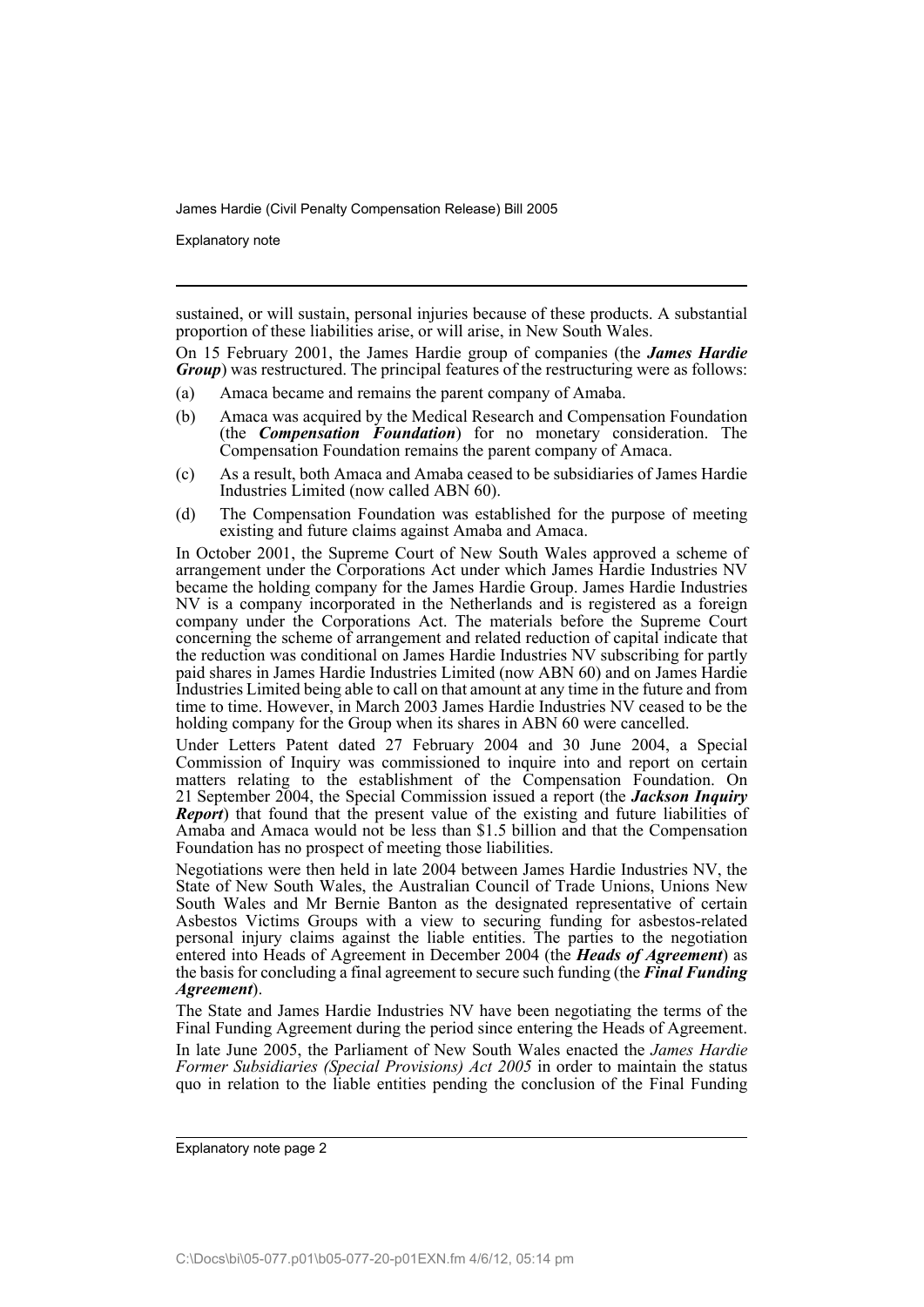Explanatory note

Agreement. To this end, the Act provided for the external administration of the liable entities under the law of New South Wales and placed certain limitations on the ability of the liable entities and certain associated companies to reorganise their corporate structures during the period of the external administration.

The Final Funding Agreement was entered into on 1 December 2005 by the State of New South Wales, James Hardie Industries NV and LGTDD Pty Limited (a controlled entity of James Hardie Industries NV).

### **Principal objects of Bill**

One of the preconditions under the Final Funding Agreement for obtaining funding from James Hardie Industries NV to assist in the payment of the asbestos-related personal injury liabilities of the liable entities is that the State enact legislation (which is within its legislative competence to enact) in order to extinguish certain liabilities of James Hardie Industries NV and other related companies, entities and individuals (the *protected entities*). These liabilities arise, or may arise, in connection with the corporate reorganisation of the James Hardie Group and the negotiation and entry into the Heads of Agreement, the Final Funding Agreement and certain related agreements (the *Related Agreements*).

One of the principal reasons for extinguishing these liabilities is to ensure that the commercial success of the protected entities (and James Hardie Industries NV in particular) will not be undermined during the winding up of the liable entities under the provisions of the proposed *James Hardie Former Subsidiaries (Winding up and Administration) Act 2005* by further examination of the corporate reorganisation of the James Hardie Group for the purpose of obtaining compensation.

Another principal reason for extinguishing these liabilities is to recognise that James Hardie Industries NV has agreed to pay compensation under the Final Funding Agreement and that it should be protected from further claims for compensation outside of that Agreement.

The extinguishment of these liabilities will accordingly ensure continued funding for the asbestos-related personal injury liabilities of the liable entities.

The principal object of this Bill is to extinguish, in accordance with undertakings given by the State under the Final Funding Agreement, certain liability of the protected entities to pay compensation in connection with civil penalties with respect to the corporate reorganisation of the James Hardie Group. Certain civil liability is also extinguished by the proposed *James Hardie (Civil Liability) Act 2005*.

In order to achieve this object, this Bill also displaces certain provisions of the Corporations Act.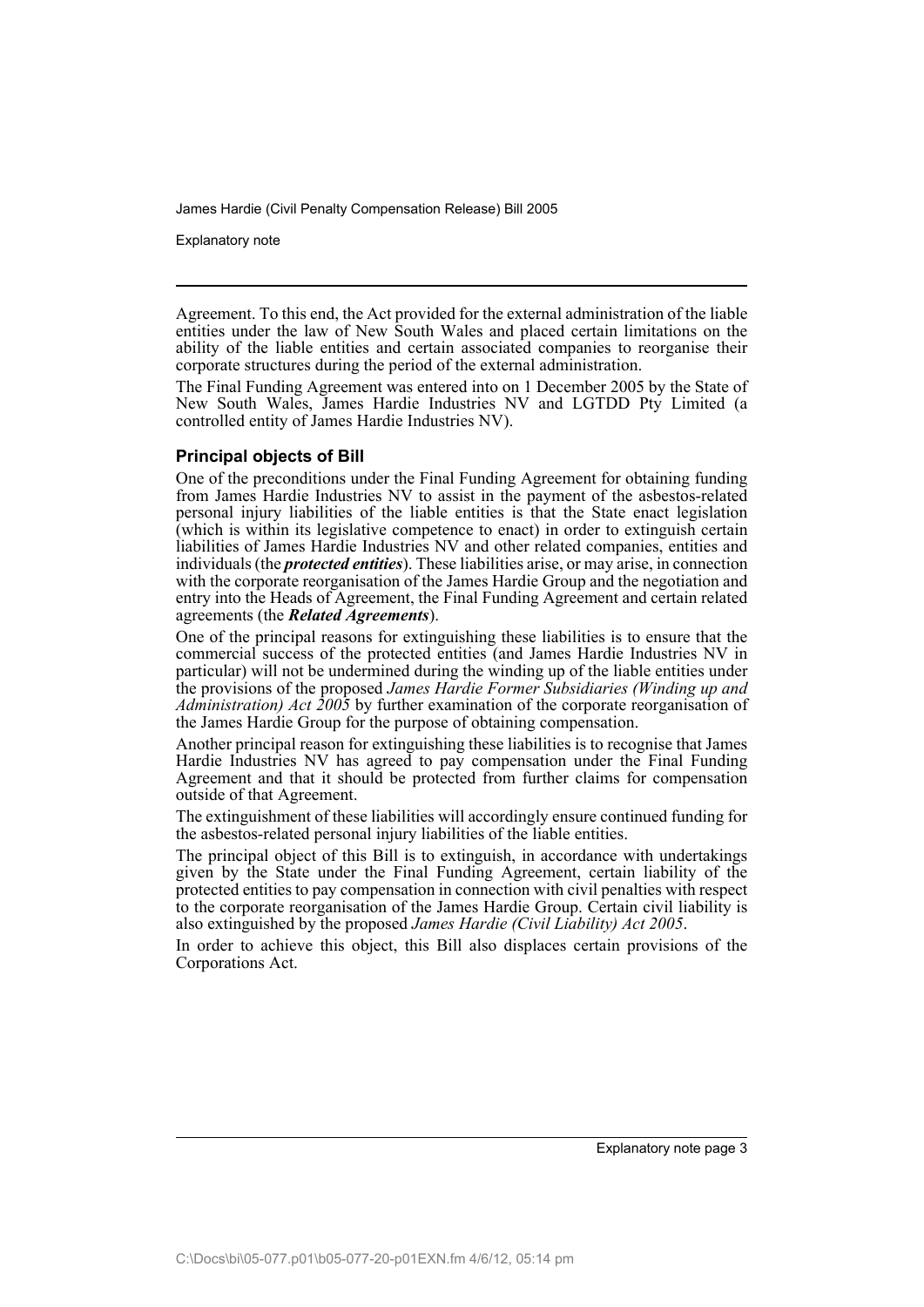Explanatory note

## Outline of provisions

## **Part 1 Preliminary**

**Clause 1** sets out the name (also called the short title) of the proposed Act.

**Clause 2** provides for the commencement of the proposed Act on its date of assent.

**Clause 3** defines certain words and expressions used in the proposed Act.

In particular, it defines the term *assent day* to mean the day on which the proposed Act receives Royal Assent.

**Clause 4** provides that, in the event that a provision of the proposed Act or an instrument made under the Act has both valid and invalid applications, it is the intention of Parliament that the provision be construed as applying only to such of the applications of the provision as are valid.

## **Part 2 Extinguishment of certain liability**

### **Division 1 General**

**Clause 5** provides that the Part applies to liability (including a liability imposed by or under legislation) to pay compensation for loss or damage resulting from conduct that is capable of being the subject of a pecuniary penalty of a civil nature imposed by or under legislation. Certain civil liability is also extinguished by the proposed *James Hardie (Civil Liability) Act 2005*.

**Clause 6** defines the expression *protected conduct*, which is used in the Part, to mean anything done or omitted to be done in connection with any of the following:

- (a) the transfer of the assets of, and the payment of dividends and management fees by, any liable entity, that is set out in Part 3 of the Jackson Inquiry Report,
- (b) the establishment and funding and underfunding of the Compensation Foundation and the Medical Research and Compensation Foundation Trust (including announcements or other representations made in relation to the effect or consequences of the establishment or funding),
- (c) the transfer of assets from ABN 60 to James Hardie Industries NV, the establishment in 2001 of the ABN 60 Foundation and the ABN 60 Foundation Trust and the allotment of shares in ABN 60 to the ABN 60 Foundation,
- (d) the corporate reorganisation of the James Hardie group of companies on 15 February 2001 (including announcements or other representations made in relation to the effect or consequences of the reorganisation),
- (e) the corporate reorganisation of the James Hardie group of companies between August and October 2001, including without limitation:
	- (i) the scheme of arrangement approved by the Supreme Court in October 2001 under which James Hardie Industries NV became the holding company for the James Hardie group of companies, and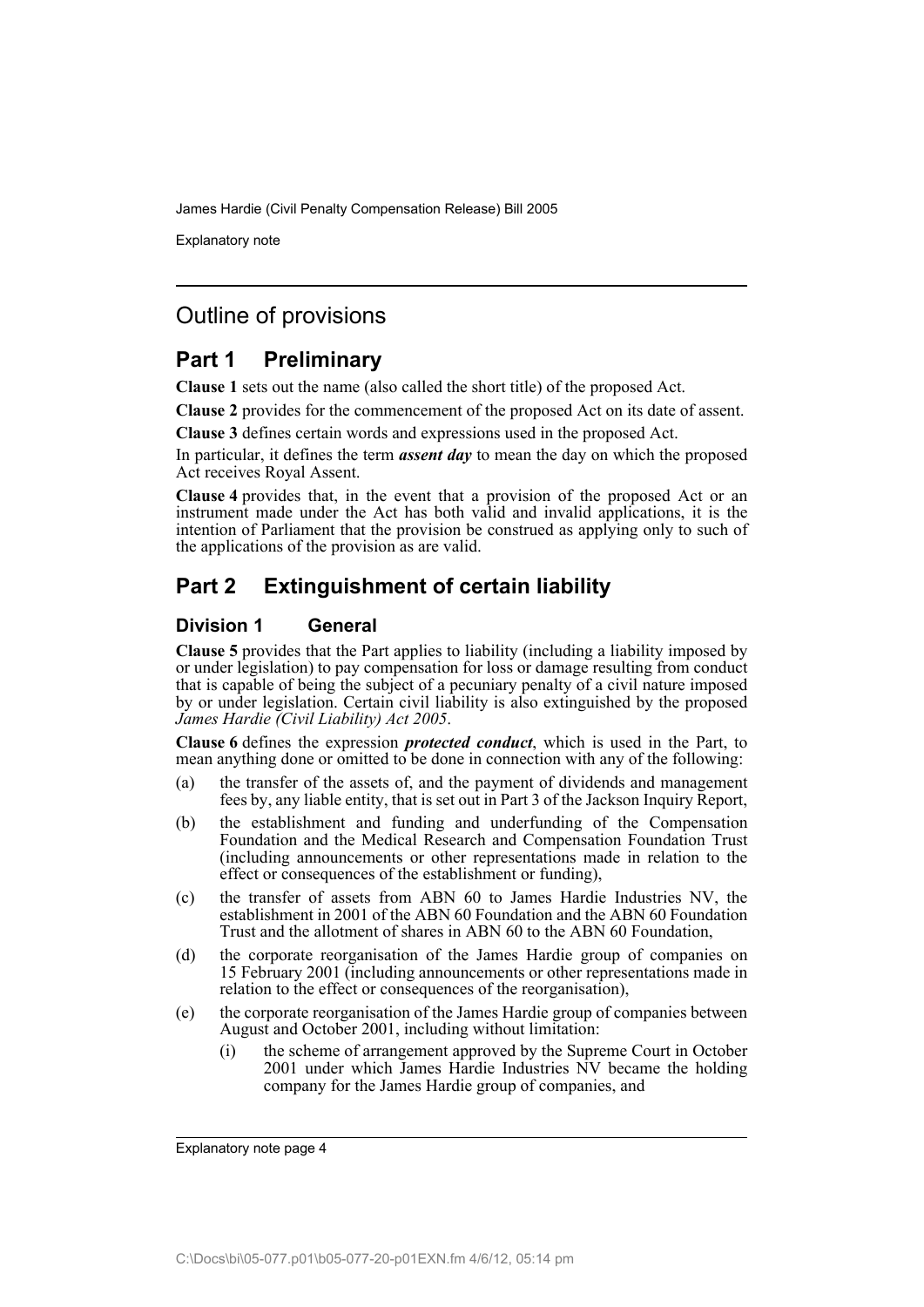Explanatory note

- (ii) announcements or other representations made in relation to the effect or consequences of that scheme (including representations made to the Supreme Court),
- (f) the entry into the 2001 Deed of Covenant and Indemnity and the 2003 Deed of Covenant, Indemnity and Access and the amendment of the 2003 Deed of Covenant, Indemnity and Access by the Deed of Rectification executed by the parties to it on 3 February 2004,
- (g) the issue by ABN 60 of shares in ABN 60 to James Hardie Industries NV and the cancellation of those shares in March 2003.

### **Division 2 Extinguishment of liability**

**Clause 7** provides that any liability to which the Part applies that is incurred (whether before, during or after the assent day) by any of the following persons in respect of any protected conduct of the person is extinguished:

- (a) any liable entity,
- (b) the Compensation Foundation,
- (c) James Hardie Industries NV,
- (d) any controlled entity of James Hardie Industries NV,
- (e) any person who engaged in the conduct in the person's capacity as a director or other officer, employee, advisor or agent of:
	- (i) any liable entity, or
	- (ii) the Compensation Foundation, or
	- (iii) any controlled entity of James Hardie Industries NV, or
	- (iv) James Hardie Industries NV.

**Clause 8** specifies the time when liability that is extinguished by proposed section 7 is taken to have been extinguished.

### **Division 3 Revival of liability**

**Clause 9** enables the Minister, by order published in the Gazette, to revive liability (or a class of liability) that is extinguished by Division 2. Any such order must specify a day for the revival of the liability that is no earlier than 14 days after the order is published in the Gazette. However, such an order may not revive any liability of a natural person that has previously been extinguished by Division 2.

The proposed section makes it clear that any such order may not be made if the making of the order would constitute a breach by the State of the terms of the Final Funding Agreement or a Related Agreement.

The proposed section also provides that any person whose liability is revived (or purportedly revived) by a reviving order (or purported reviving order) may not claim or otherwise assert in any proceedings that the order or purported order was not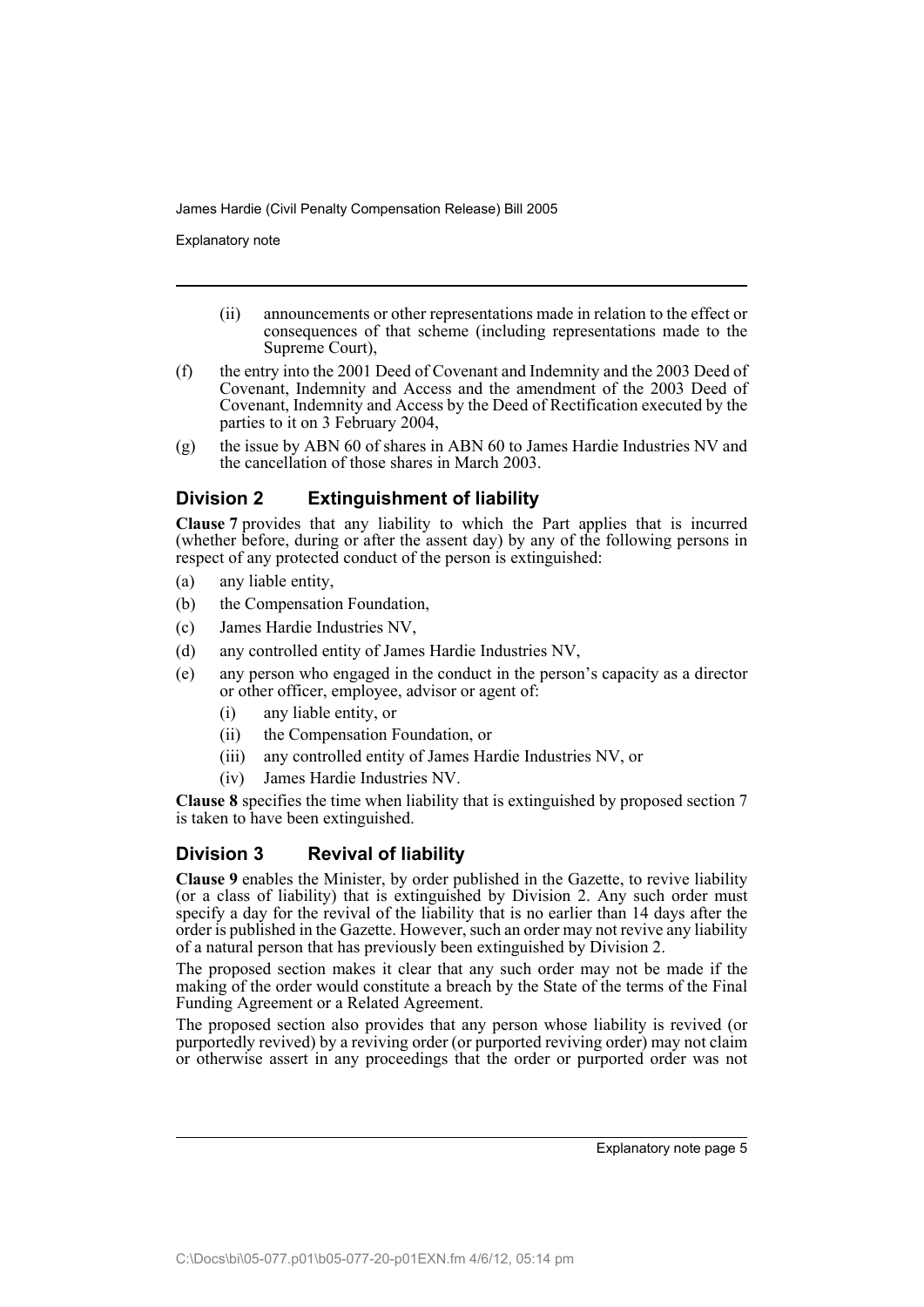Explanatory note

validly made unless the Minister is, or is subsequently joined as, a party to the proceedings.

The proposed section also enables the Minister to revoke such an order by a further order published in the Gazette (whether before, during or after the day fixed for the revival of the liability concerned).

The Minister must revoke a reviving order as soon as is reasonably practicable after the Minister becomes aware of the cessation of the breach or breaches of the Final Funding Agreement by another party to the Agreement that occasioned the reviving order.

**Clause 10** provides that if extinguished liability is revived:

- (a) the liability is taken for all purposes never to have been extinguished and is enforceable accordingly by any person for whose benefit the liability accrues, and
- (b) any limitation period applicable to a cause of action for the liability is taken to have stopped running on the day on which the liability was extinguished and to have recommenced to run on the day on which the liability is revived.

**Clause 11** provides for the effect of the revocation of an order under proposed section 9 that revives an extinguished liability.

### **Division 4 Displacement of Corporations legislation**

**Clause 12** declares Divisions 1–3 to be Corporations legislation displacement provisions for the purposes of section 5G of the Corporations Act in relation to the Corporations legislation generally.

Section 5G (11) of the Corporations Act provides that if a State law declares a provision of a State law to be a Corporations legislation displacement provision, any provision of the Corporations legislation with which the State provision would otherwise be inconsistent does not apply to the extent necessary to avoid the inconsistency.

However, section 5G (3) of that Act provides that section 5G will only apply to a provision of a law of a State or Territory enacted after the commencement of that Act if a law of the State or Territory declares the provision to be a Corporations legislation displacement provision for the purposes of that section.

## **Part 3 Miscellaneous**

**Clause 13** provides that the provisions of the proposed Act are in addition to, and do not derogate from, the provisions of the proposed *James Hardie (Civil Liability) Act 2005*.

**Clause 14** enables the Governor to make regulations for the purposes of the proposed Act.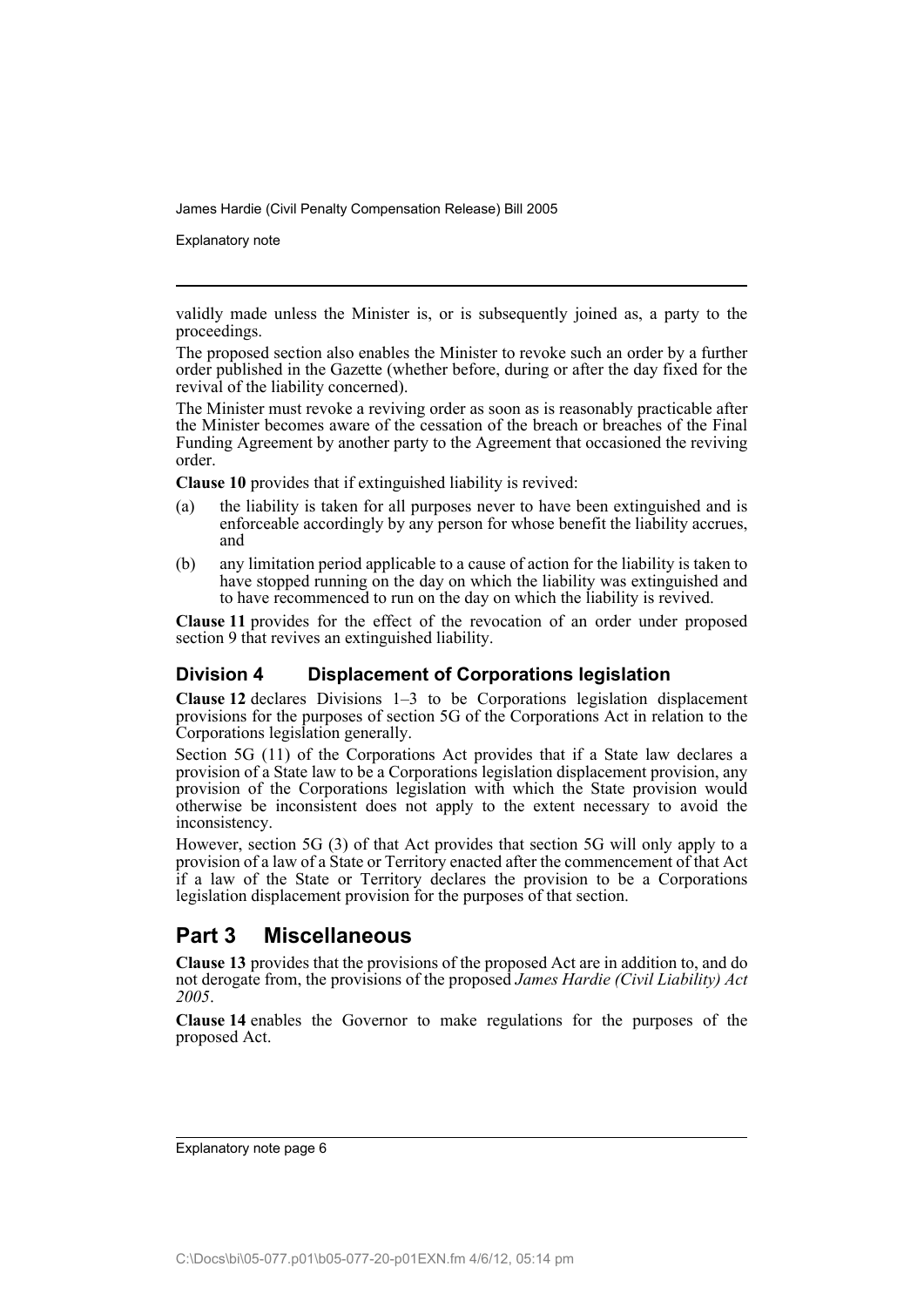First print



New South Wales

# **James Hardie (Civil Penalty Compensation Release) Bill 2005**

## **Contents**

|        |                                                              | Page |
|--------|--------------------------------------------------------------|------|
| Part 1 | <b>Preliminary</b>                                           |      |
|        | Name of Act                                                  | 2    |
|        | 2<br>Commencement                                            | 2    |
|        | 3<br>Definitions                                             | 2    |
|        | Construction of legislation so as not to exceed<br>4         |      |
|        | legislative power                                            | 4    |
| Part 2 | <b>Extinguishment of certain liability</b>                   |      |
|        | <b>Division 1</b><br>General                                 |      |
|        | 5<br>Application of Part                                     | 6    |
|        | 6<br>Meaning of "protected conduct"                          | 6    |
|        | <b>Division 2</b><br><b>Extinguishment of liability</b>      |      |
|        | Liability in relation to protected conduct extinguished<br>7 |      |
|        | 8<br>When liability extinguished                             |      |
|        |                                                              |      |

b05-077-20.p01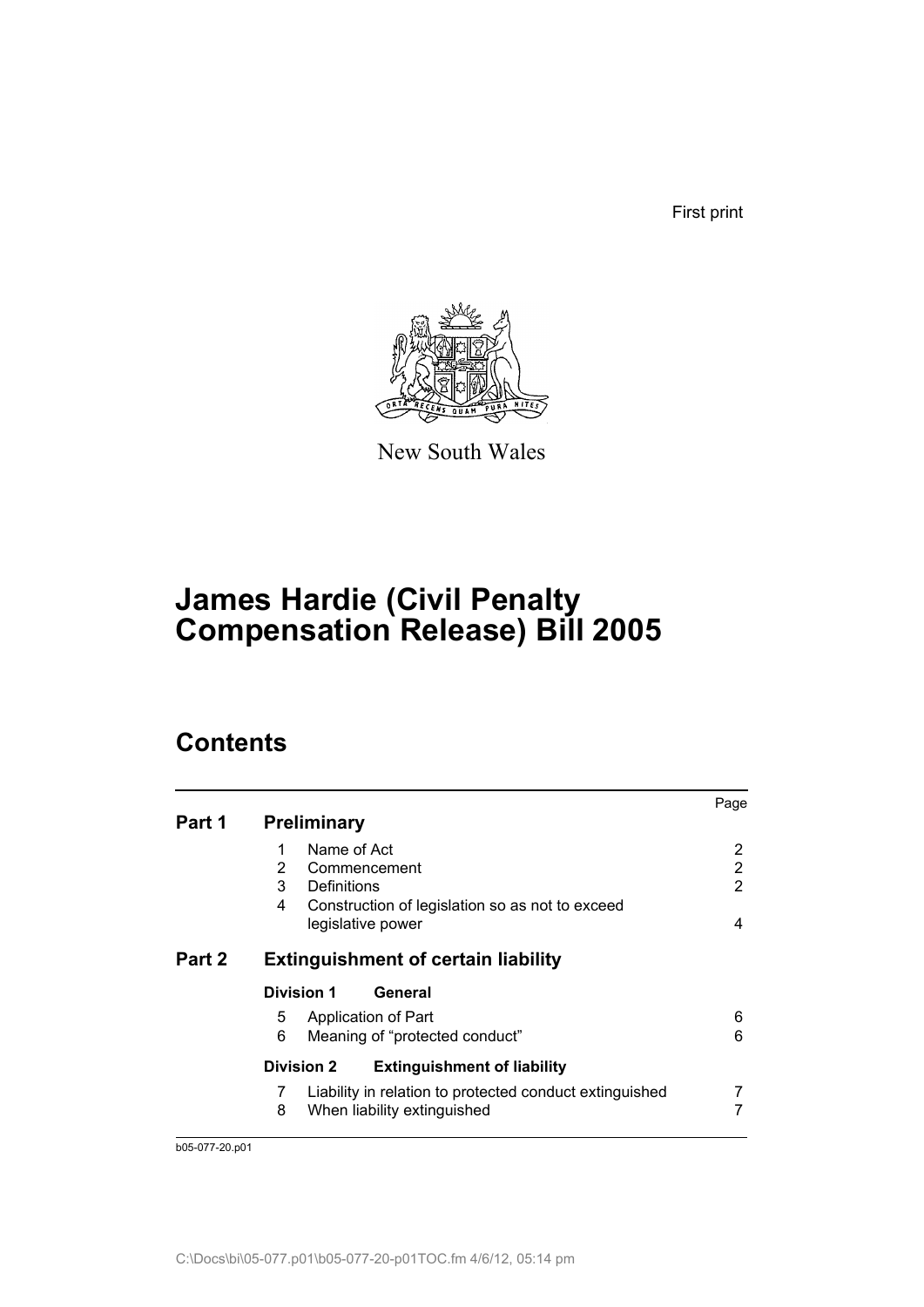Contents

|        |    |                      |                                                           | Page |
|--------|----|----------------------|-----------------------------------------------------------|------|
|        |    | Division 3           | <b>Revival of liability</b>                               |      |
|        | 9  |                      | Revival of extinguished liability                         | 8    |
|        | 10 |                      | Effect of revival of extinguished liability               | 9    |
|        | 11 |                      | Effect of revocation of reviving order                    | 9    |
|        |    | Division 4           | <b>Displacement of Corporations legislation</b>           |      |
|        | 12 |                      | Displacement of Corporations legislation                  | 9    |
| Part 3 |    | <b>Miscellaneous</b> |                                                           |      |
|        | 13 |                      | Relationship with James Hardie (Civil Liability) Act 2005 | 11   |
|        | 14 | Regulations          |                                                           | 11   |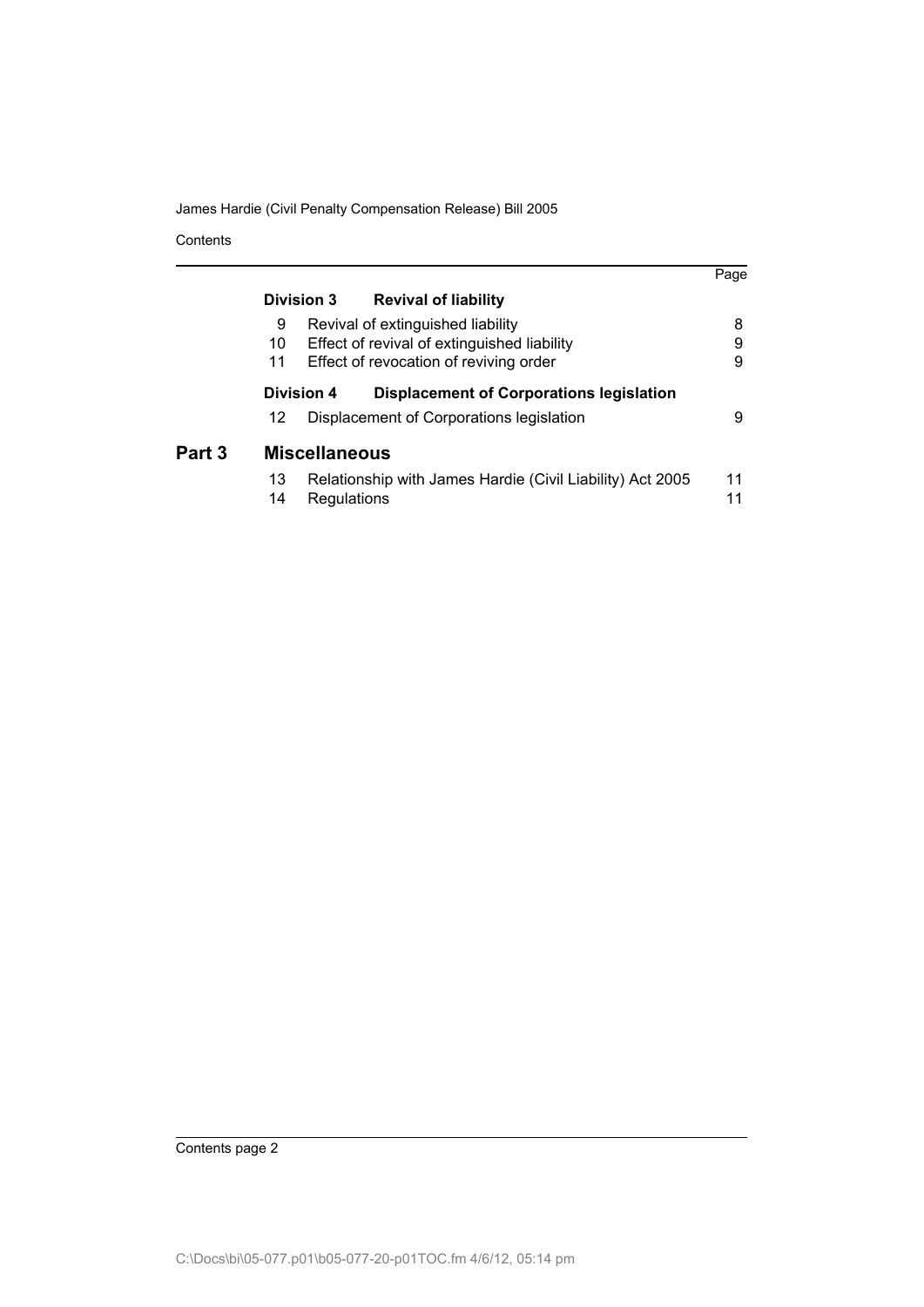

New South Wales

# **James Hardie (Civil Penalty Compensation Release) Bill 2005**

No , 2005

## **A Bill for**

An Act to provide for the extinguishment of certain liability of companies and other persons associated with the James Hardie corporate group to pay compensation in connection with civil penalties; and for other purposes.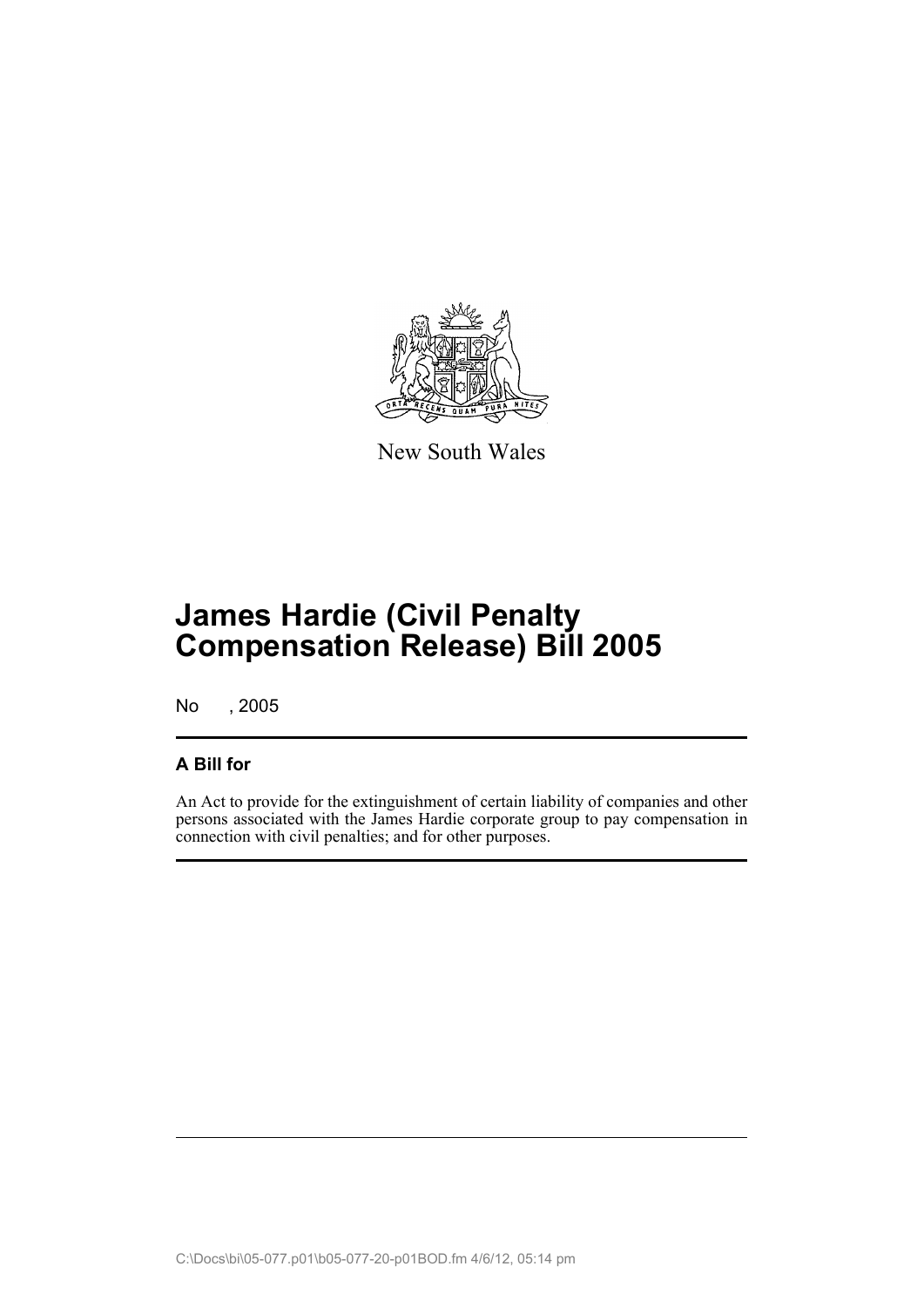Part 1 Preliminary

<span id="page-9-0"></span>

<span id="page-9-1"></span>

| Part 1 | <b>Preliminary</b> |  |
|--------|--------------------|--|
|        |                    |  |

#### **1 Name of Act**

This Act is the *James Hardie (Civil Penalty Compensation Release) Act 2005*.

#### <span id="page-9-2"></span>**2 Commencement**

This Act commences on the date of assent to this Act.

<span id="page-9-3"></span>**3 Definitions**

(1) In this Act:

*ABN 60* means the company registered under the Corporations Act immediately before the introduction day as ABN 60 Pty Limited (ACN 000 009 263) that was formerly called James Hardie Industries Limited, and includes any successor to or continuation of that company.

*ABN 60 Foundation* means the company registered under the Corporations Act immediately before the introduction day as ABN 60 Foundation Limited (ACN 106 266 611), and includes any successor to or continuation of that company.

*Amaba* means the company registered under the Corporations Act immediately before the introduction day as Amaba Pty Limited (ACN 000 387 342) that was formerly called Jsekarb Pty Limited, and includes any successor to or continuation of that company.

*Amaca* means the company registered under the Corporations Act immediately before the introduction day as Amaca Pty Limited (ACN 000 035 512) that was formerly called James Hardie & Coy Pty Limited, and includes any successor to or continuation of that company.

*assent day* means the day on which this Act received the Royal Assent.

*Compensation Foundation* means the company registered under the Corporations Act immediately before the introduction day as the Medical Research and Compensation Foundation (ACN 095 924 137), and includes any successor to or continuation of that company.

*Corporations Act* means the *Corporations Act 2001* of the Commonwealth.

*Corporations legislation* means the Corporations legislation to which Part 1.1A of the Corporations Act applies.

*exercise* a function includes perform a duty.

*Final Funding Agreement* has the same meaning as it has in the *James Hardie Former Subsidiaries (Winding up and Administration) Act 2005*.

8

1

2

3 4 5

6 7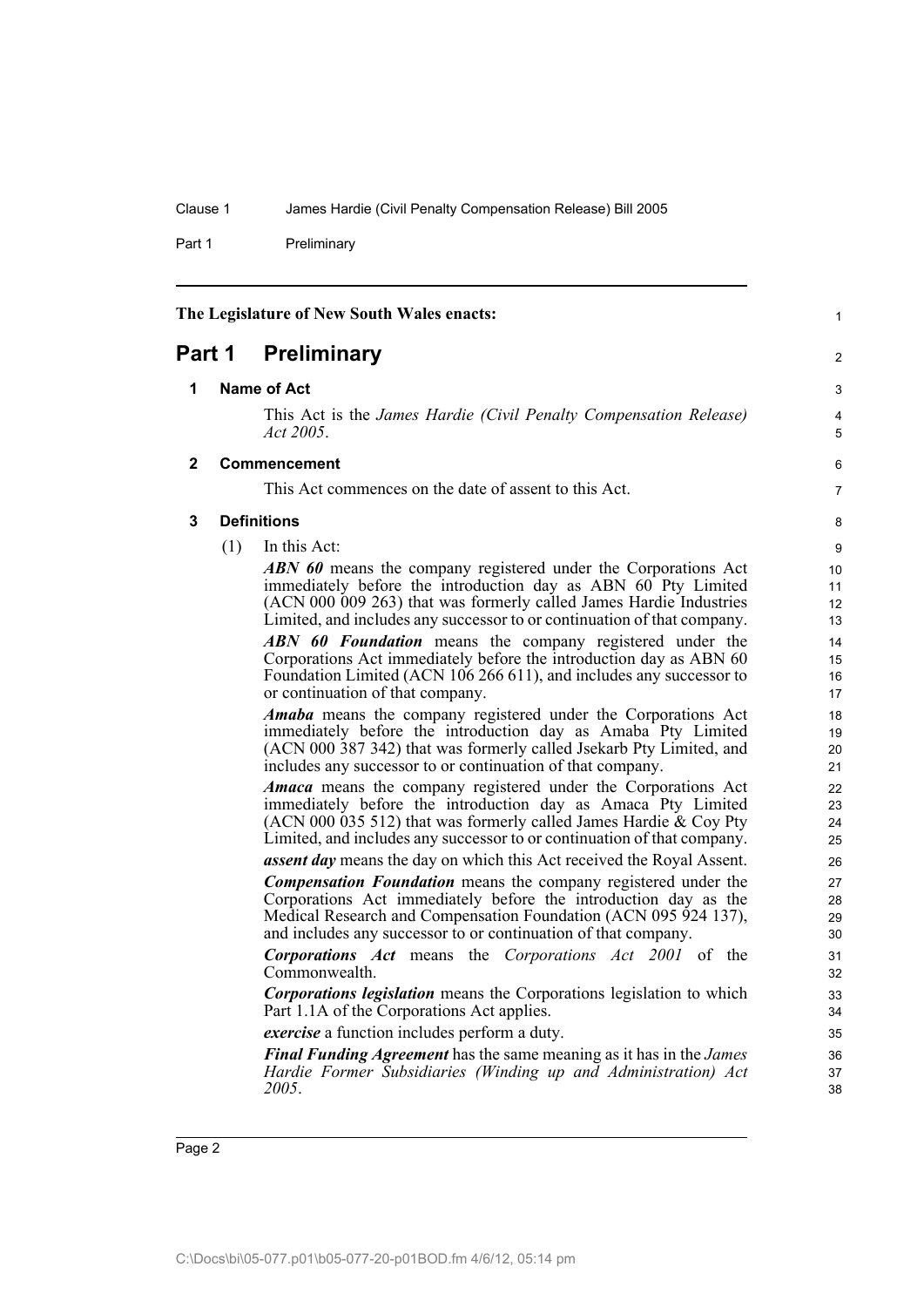Preliminary **Preliminary** Part 1

| .lause |  |
|--------|--|
|        |  |

|     | <i>general law</i> means the common law and equity.                                                                                                                                                                                                                                                                                                                                                                            |  |
|-----|--------------------------------------------------------------------------------------------------------------------------------------------------------------------------------------------------------------------------------------------------------------------------------------------------------------------------------------------------------------------------------------------------------------------------------|--|
|     | <b>Heads of Agreement</b> means the Heads of Agreement entered into on<br>21 December 2004 by the following persons and bodies:                                                                                                                                                                                                                                                                                                |  |
| (a) | James Hardie Industries NV,                                                                                                                                                                                                                                                                                                                                                                                                    |  |
| (b) | the State,                                                                                                                                                                                                                                                                                                                                                                                                                     |  |
| (c) | the Australian Council of Trade Unions,                                                                                                                                                                                                                                                                                                                                                                                        |  |
| (d) | Unions New South Wales,                                                                                                                                                                                                                                                                                                                                                                                                        |  |
| (e) | Mr Bernie Banton as the designated representative of the<br>Asbestos Victims Groups named in Schedule 1 to the Heads of<br>Agreement.                                                                                                                                                                                                                                                                                          |  |
|     | <i>introduction day</i> means the day on which the Bill for this Act was first<br>introduced into Parliament.                                                                                                                                                                                                                                                                                                                  |  |
|     | <b>Jackson Inquiry</b> means the Special Commission of Inquiry that was<br>commissioned, by Letters Patent dated 27 February 2004 and 30 June<br>2004, to inquire into and report on certain matters relating to the<br>establishment of the Compensation Foundation.                                                                                                                                                          |  |
|     | <b>Jackson Inquiry Report</b> means the report issued by the Jackson Inquiry                                                                                                                                                                                                                                                                                                                                                   |  |
|     | on 21 September 2004 entitled "Report of the Special Commission of<br>Inquiry into the Medical Research and Compensation Foundation".                                                                                                                                                                                                                                                                                          |  |
|     | <b>James Hardie Industries NV</b> means the foreign company incorporated<br>in the Netherlands registered under the Corporations Act immediately<br>before the introduction day as James Hardie Industries NV (ARBN 097)<br>829 895), and includes such successors to or continuations of that<br>company, or other entities having obligations under the Final Funding<br>Agreement, as may be prescribed by the regulations. |  |
|     | <i>legislation</i> includes:                                                                                                                                                                                                                                                                                                                                                                                                   |  |
| (a) | any statute of a legislature (whether enacted or made in Australia<br>or elsewhere), and                                                                                                                                                                                                                                                                                                                                       |  |
| (b) | any proclamation, regulation, rule, by-law, order or any other<br>kind of subordinate legislation (however described) made under<br>the authority of a statute (whether enacted or made in Australia<br>or elsewhere).                                                                                                                                                                                                         |  |
|     | liable entity means each of the following:                                                                                                                                                                                                                                                                                                                                                                                     |  |
| (a) | ABN 60,                                                                                                                                                                                                                                                                                                                                                                                                                        |  |
| (b) | Amaba,                                                                                                                                                                                                                                                                                                                                                                                                                         |  |
| (c) | Amaca.                                                                                                                                                                                                                                                                                                                                                                                                                         |  |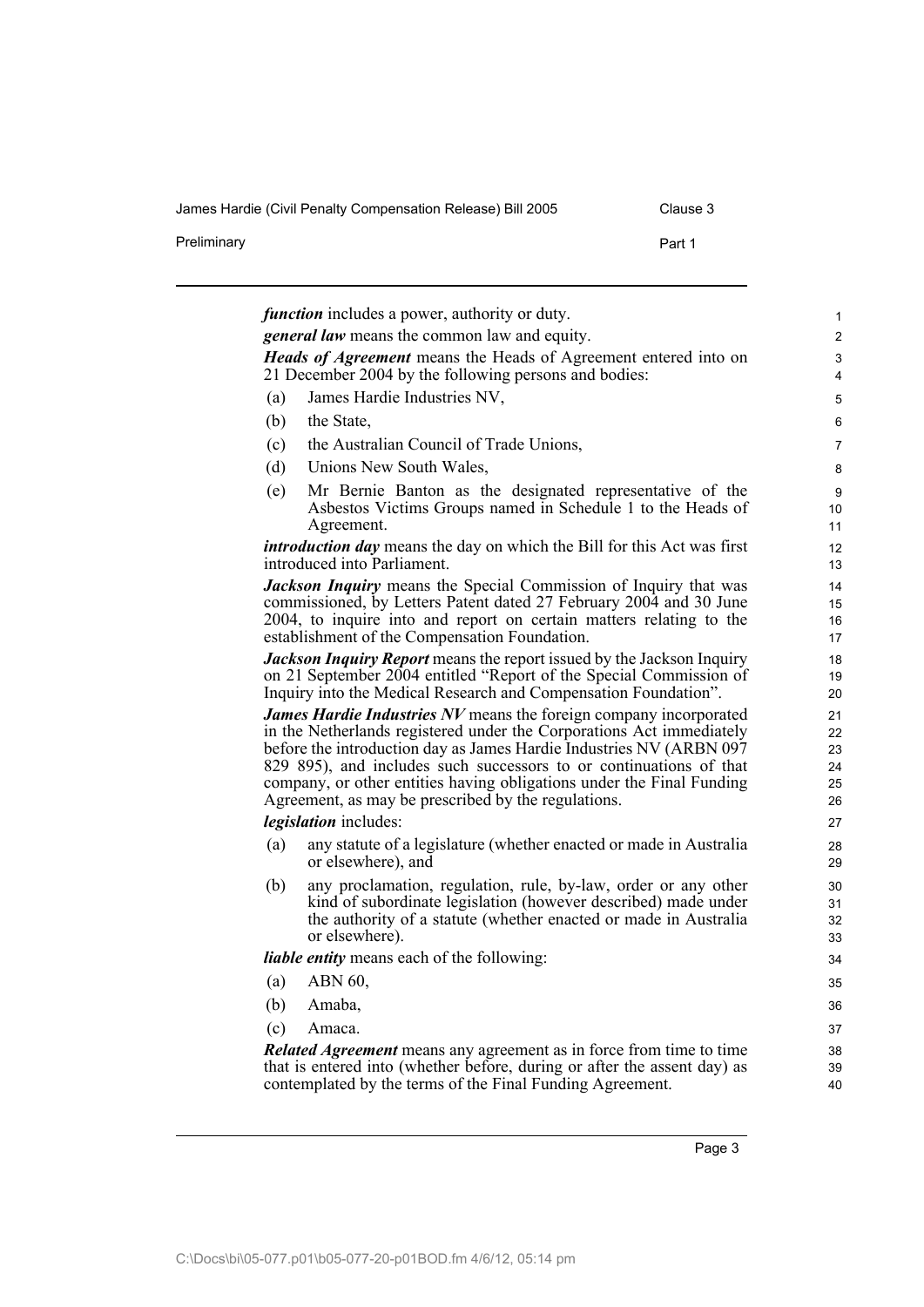Part 1 Preliminary

<span id="page-11-0"></span>*the 2001 Deed of Covenant and Indemnity* means the Deed of Covenant and Indemnity executed in February 2001 by: (a) James Hardie Industries Limited (which was subsequently renamed as ABN 60), and (b) Jsekarb Pty Limited (which was subsequently renamed as Amaba), and (c) James Hardie & Coy Pty Limited (which was subsequently renamed as Amaca). *the 2003 Deed of Covenant, Indemnity and Access* means the Deed of Covenant, Indemnity and Access executed by James Hardie Industries NV and ABN 60 in March 2003, as amended by the Deed of Rectification executed by those parties on 3 February 2004. *the State* means the State of New South Wales. (2) In this Act, the following terms have the meanings given in section 9 of the Corporations Act: *ACN ARBN company director foreign company officer* (3) If this Act provides for an event or other thing to occur on a particular day, that event or thing is taken to occur at the beginning of that day. (4) Notes included in this Act do not form part of this Act. **4 Construction of legislation so as not to exceed legislative power** (1) Unless a contrary intention appears, if a provision of this Act or an instrument made under this Act: (a) would, apart from this section, have an invalid application, but (b) also has at least one valid application, it is the intention of the Parliament of New South Wales that the provision is not to have the invalid application, but is to have every valid application. (2) Despite subsection (1), the provision is not to have a particular valid application if: (a) apart from this section, it is clear, taking into account the provision's context and the purposes or objects underlying this Act, that the provision was intended to have that valid application only if every invalid application, or a particular invalid 1 2 3 4 5 6 7 8 9 10 11 12 13 14 15 16 17 18 19  $20$ 21 22 23 24 25 26 27 28 29 30 31 32 33 34 35 36 37 38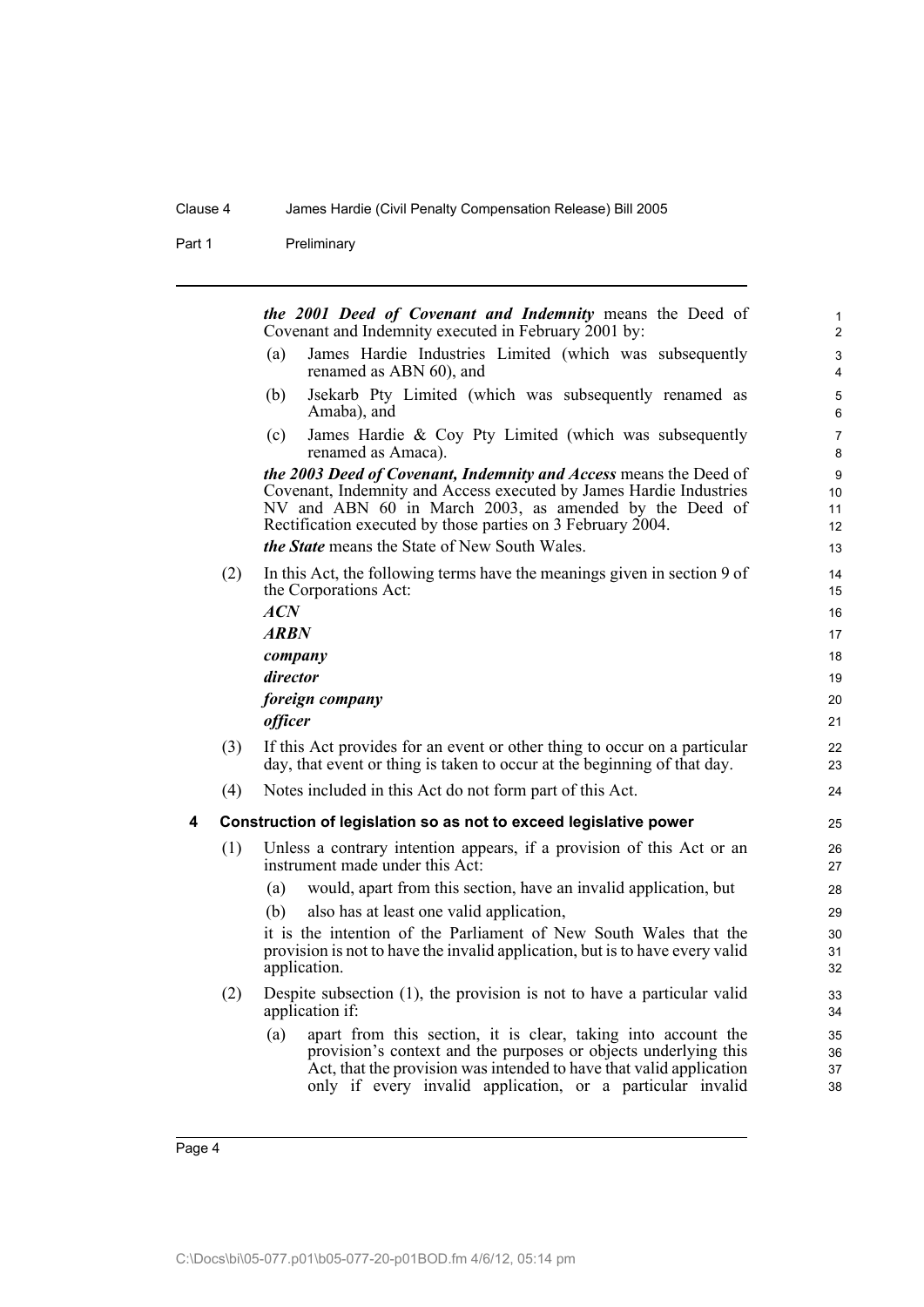James Hardie (Civil Penalty Compensation Release) Bill 2005 Clause 4

Preliminary **Preliminary** Part 1

|     |     | application, of the provision had also been within the legislative<br>power of the Parliament of New South Wales, or                                                                                                                                                                                                            | $\mathbf{1}$<br>$\overline{c}$     |
|-----|-----|---------------------------------------------------------------------------------------------------------------------------------------------------------------------------------------------------------------------------------------------------------------------------------------------------------------------------------|------------------------------------|
|     | (b) | the provision's operation in relation to that valid application<br>would be different in a substantial respect from what would have<br>been its operation in relation to that valid application if every<br>invalid application of the provision had been within the<br>legislative power of the Parliament of New South Wales. | 3<br>4<br>5<br>6<br>$\overline{7}$ |
| (3) |     | Subsection (2) does not limit the cases in which a contrary intention<br>may be taken to appear for the purposes of subsection (1).                                                                                                                                                                                             | 8<br>9                             |
| (4) |     | This section is in addition to, and not in derogation of, section 31 of the<br>Interpretation Act 1987.                                                                                                                                                                                                                         | 10<br>11                           |
| (5) |     | In this section:                                                                                                                                                                                                                                                                                                                | 12                                 |
|     |     | <i>application</i> means an application in relation to:                                                                                                                                                                                                                                                                         | 13                                 |
|     | (a) | one or more particular persons, things, matters, places,<br>circumstances or cases, or                                                                                                                                                                                                                                          | 14<br>15                           |
|     | (b) | one or more classes (however defined or determined) of persons,<br>things, matters, places, circumstances or cases.                                                                                                                                                                                                             | 16<br>17                           |
|     |     | <i>invalid application</i> , in relation to a provision, means an application<br>because of which the provision exceeds the legislative power of the<br>Parliament of New South Wales.                                                                                                                                          | 18<br>19<br>20                     |
|     |     | <i>valid application</i> , in relation to a provision, means an application<br>which, if it were the provision's only application, would be within the<br>legislative power of the Parliament of New South Wales.                                                                                                               | 21<br>22<br>23                     |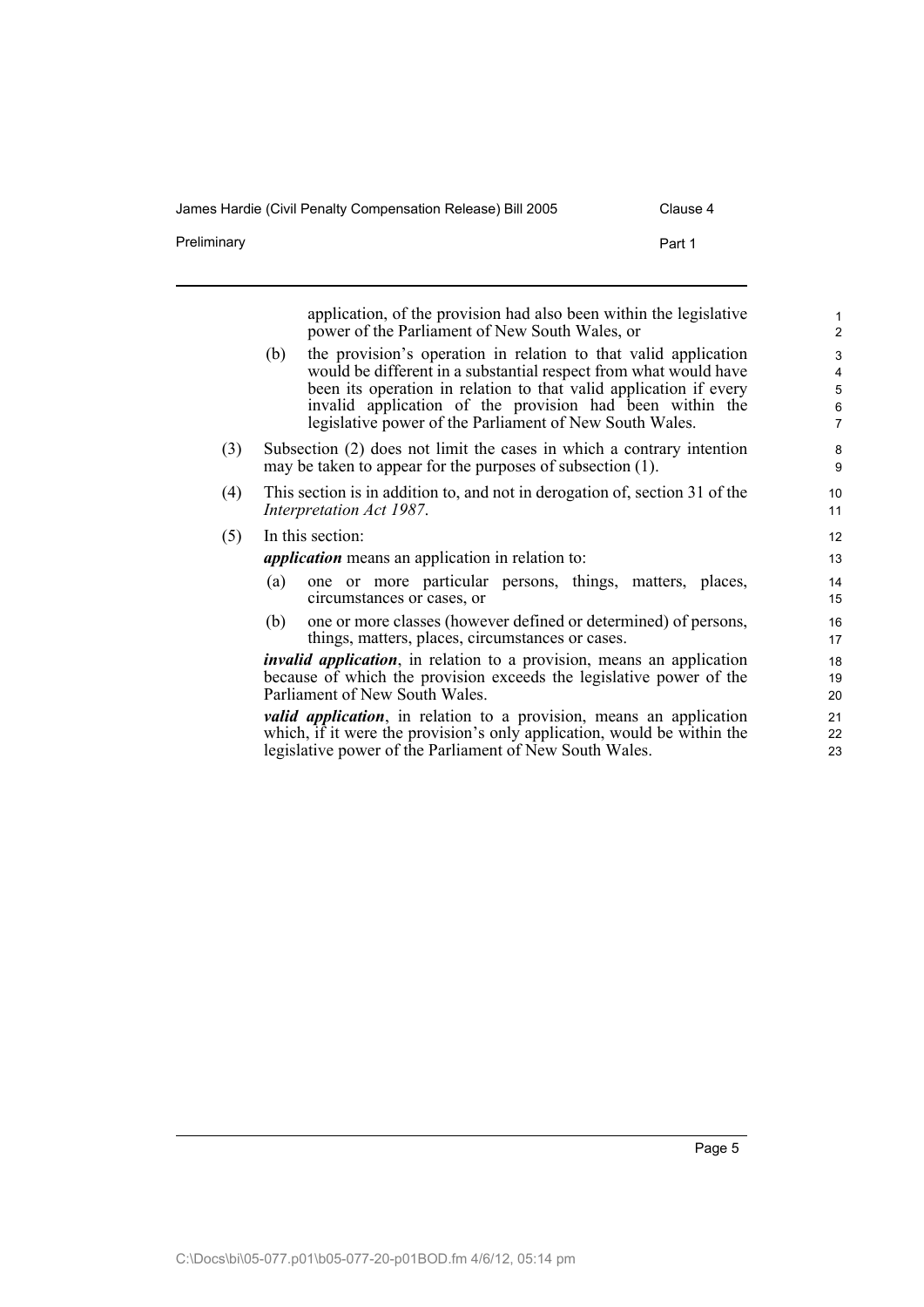Part 2 Extinguishment of certain liability

## <span id="page-13-0"></span>**Part 2 Extinguishment of certain liability**

### <span id="page-13-2"></span><span id="page-13-1"></span>**Division 1 General**

#### **5 Application of Part**

(1) This Part applies to liability (including a liability imposed by or under legislation) to pay compensation for loss or damage resulting from conduct that is capable of being the subject of a pecuniary penalty of a civil nature imposed by or under legislation.

1

 $\overline{2}$ 

- (2) This Part applies to such a liability whether or not the conduct concerned is actually the subject of such a pecuniary penalty.
- (3) The provisions of this Part apply despite the provisions of any other legislation or any other law (whether written or unwritten).

### <span id="page-13-3"></span>**6 Meaning of "protected conduct"**

For the purposes of this Part, *protected conduct* is anything done or omitted to be done in connection with any of the following:

- (a) the transfer of the assets of, and the payment of dividends and management fees by, any liable entity, that is set out in Part 3 of the Jackson Inquiry Report,
- (b) the establishment and funding and underfunding of the Compensation Foundation and the Medical Research and Compensation Foundation Trust (including announcements or other representations made in relation to the effect or consequences of the establishment or funding),
- (c) the transfer of assets from ABN 60 to James Hardie Industries NV, the establishment in 2001 of the ABN 60 Foundation and the ABN 60 Foundation Trust and the allotment of shares in ABN 60 to the ABN 60 Foundation,
- (d) the corporate reorganisation of the James Hardie group of companies on 15 February 2001 (including announcements or other representations made in relation to the effect or consequences of the reorganisation),
- (e) the corporate reorganisation of the James Hardie group of companies between August and October 2001, including without limitation:
	- (i) the scheme of arrangement approved by the Supreme Court in October 2001 under which James Hardie Industries NV became the holding company for the James Hardie group of companies, and

Page 6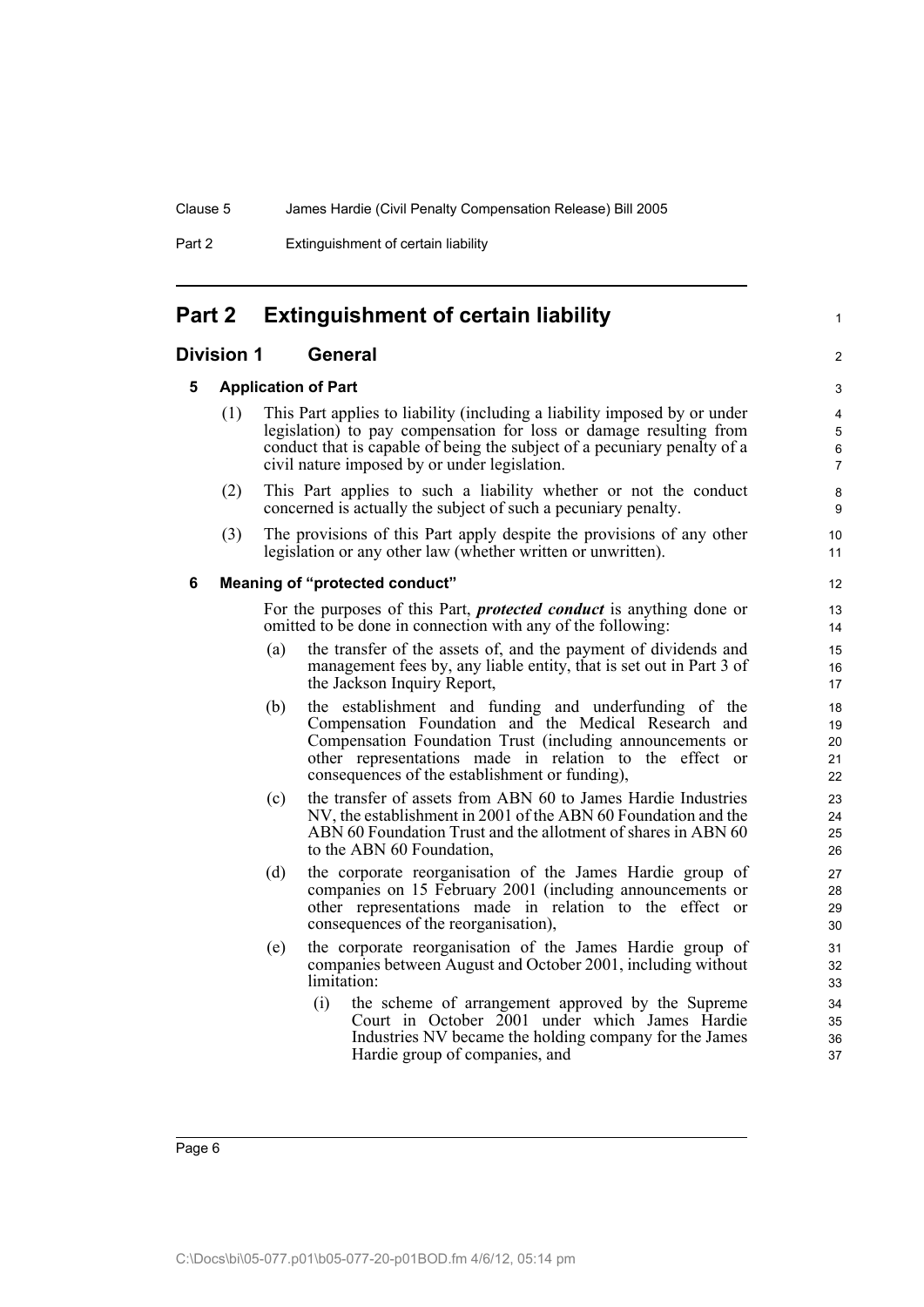James Hardie (Civil Penalty Compensation Release) Bill 2005 Clause 7

Extinguishment of certain liability extends the part 2 Part 2

<span id="page-14-1"></span><span id="page-14-0"></span>

|   |                   |     | announcements or other representations made in relation<br>(ii)<br>to the effect or consequences of that scheme (including<br>representations made to the Supreme Court),                                                                                                  | $\mathbf{1}$<br>2<br>3                                |
|---|-------------------|-----|----------------------------------------------------------------------------------------------------------------------------------------------------------------------------------------------------------------------------------------------------------------------------|-------------------------------------------------------|
|   |                   | (f) | the entry into the 2001 Deed of Covenant and Indemnity and the<br>2003 Deed of Covenant, Indemnity and Access and the<br>amendment of the 2003 Deed of Covenant, Indemnity and<br>Access by the Deed of Rectification executed by the parties to it<br>on 3 February 2004, | $\overline{4}$<br>5<br>6<br>$\overline{7}$<br>$\bf 8$ |
|   |                   | (g) | the issue by ABN 60 of shares in ABN 60 to James Hardie<br>Industries NV and the cancellation of those shares in March<br>2003.                                                                                                                                            | $\boldsymbol{9}$<br>10<br>11                          |
|   |                   |     | <b>Note.</b> The matters referred to in paragraphs $(a)$ - $(g)$ are described in the<br>Jackson Inquiry Report.                                                                                                                                                           | 12<br>13                                              |
|   | <b>Division 2</b> |     | <b>Extinguishment of liability</b>                                                                                                                                                                                                                                         | 14                                                    |
| 7 |                   |     | Liability in relation to protected conduct extinguished                                                                                                                                                                                                                    | 15                                                    |
|   | (1)               |     | Any liability to which this Part applies that is incurred (whether before,<br>during or after the assent day) by any of the following persons in respect<br>of any protected conduct of the person is extinguished:                                                        | 16<br>17<br>18                                        |
|   |                   | (a) | any liable entity,                                                                                                                                                                                                                                                         | 19                                                    |
|   |                   | (b) | the Compensation Foundation,                                                                                                                                                                                                                                               | 20                                                    |
|   |                   | (c) | James Hardie Industries NV,                                                                                                                                                                                                                                                | 21                                                    |
|   |                   | (d) | any controlled entity of James Hardie Industries NV,                                                                                                                                                                                                                       | 22                                                    |
|   |                   | (e) | any person who engaged in the conduct in the person's capacity<br>as a director or other officer, employee, advisor or agent of:                                                                                                                                           | 23<br>24                                              |
|   |                   |     | (i)<br>any liable entity, or                                                                                                                                                                                                                                               | 25                                                    |
|   |                   |     | (ii)<br>the Compensation Foundation, or                                                                                                                                                                                                                                    | 26                                                    |
|   |                   |     | (iii)<br>any controlled entity of James Hardie Industries NV, or                                                                                                                                                                                                           | 27                                                    |
|   |                   |     | James Hardie Industries NV.<br>(iv)                                                                                                                                                                                                                                        | 28                                                    |
|   | (2)               |     | In this section, <i>controlled entity</i> of James Hardie Industries NV has the<br>same meaning as it has in section 32 of the <i>James Hardie Former</i><br>Subsidiaries (Winding up and Administration) Act 2005.                                                        | 29<br>30<br>31                                        |
| 8 |                   |     | When liability extinguished                                                                                                                                                                                                                                                | 32                                                    |
|   |                   |     | Liability that is extinguished by section 7 is extinguished:                                                                                                                                                                                                               | 33                                                    |
|   |                   | (a) | if the liability accrues during or before the assent day (but subject<br>to paragraph $(c)$ —on the assent day, or                                                                                                                                                         | 34<br>35                                              |

<span id="page-14-2"></span>Page 7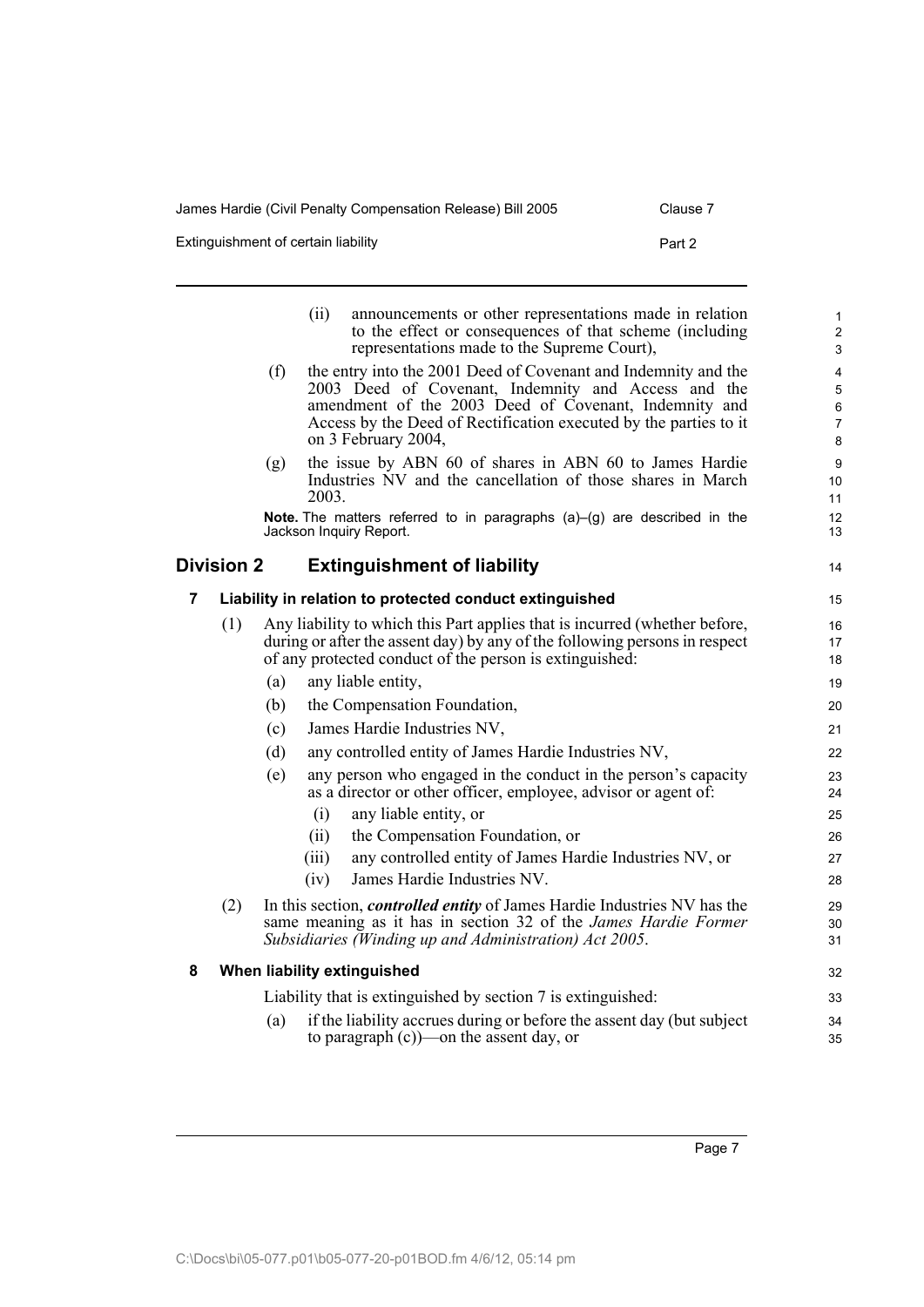Part 2 Extinguishment of certain liability

(b) if the liability accrues after the assent day (but subject to paragraph (c))—on the day on which the liability accrues, or

7

(c) if the liability was revived under Division 3 and then extinguished again under this Division as referred to in section 11 (1) (b)—on the day on which the order that revived the liability is revoked by a revoking order under section 9.

### <span id="page-15-1"></span><span id="page-15-0"></span>**Division 3 Revival of liability**

**9 Revival of extinguished liability**

- (1) A liability extinguished by operation of Division 2 may be revived as provided by this section, but not if the liability is a liability of a natural person.
- (2) The Minister may, at any time, by order published in the Gazette (a *reviving order*) declare that specified liability, or a specified class of liability, extinguished by operation of Division 2 is revived on a day specified in the order. That day must not be earlier than 14 days after the day on which the reviving order is published in the Gazette.
- (3) A reviving order may not be made if the making of the order would constitute a breach by the State of the terms of the Final Funding Agreement or a Related Agreement.

**Note.** An exercise of the power to make a reviving order in a manner that breaches the Final Funding Agreement or a Related Agreement may also render the State liable to pay damages. See Part 3 of the *James Hardie (Civil Liability) Act 2005*.

- (4) Any person whose liability is revived (or purportedly revived) by a reviving order (or purported reviving order) may not claim or otherwise assert in any proceedings that the order or purported order was not validly made unless the Minister is, or is subsequently joined as, a party to the proceedings.
- (5) A reviving order operates to revive the liability concerned on the day specified by the order.
- (6) The Minister may, by order published in the Gazette (a *revoking order*), revoke a reviving order on a day specified in the order.
- (7) Without limiting subsection (6), the Minister must revoke a reviving order as soon as is reasonably practicable after the Minister becomes aware of the cessation of the breach or breaches of the Final Funding Agreement by another party to the Agreement that occasioned the reviving order.
- (8) A revoking order may be published before, during or after the day fixed by the reviving order for the revival of the liability concerned.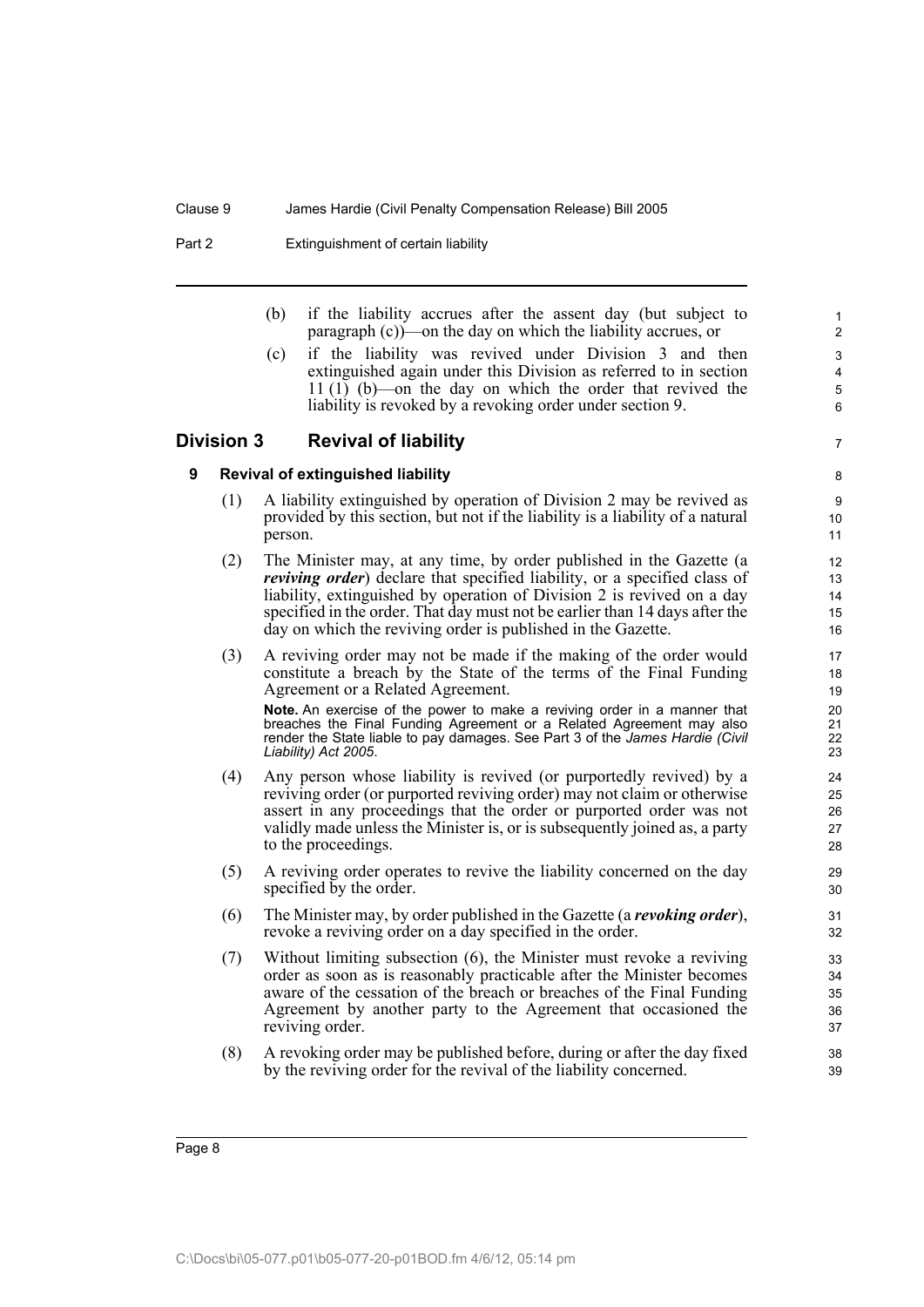declares a provision of a State law to be a Corporations legislation displacement provision, any provision of the Corporations legislation with which the State provision would otherwise be inconsistent does not apply to the extent

### James Hardie (Civil Penalty Compensation Release) Bill 2005 Clause 10

- (9) The revocation of a reviving order does not prevent publication of a further reviving order.
- (10) More than one reviving or revoking order may be made under this section.

### <span id="page-16-0"></span>**10 Effect of revival of extinguished liability**

If extinguished liability is revived under this Division:

- (a) the liability is taken for all purposes never to have been extinguished and is enforceable accordingly by any person for whose benefit the liability accrues, and
- (b) any limitation period applicable to a cause of action for the liability is taken to have stopped running on the day on which the liability was extinguished and to have recommenced to run on the day on which the liability is revived.

### <span id="page-16-1"></span>**11 Effect of revocation of reviving order**

- (1) If a reviving order under section 9 is revoked by a revoking order under that section, the revoking order has the following effect:
	- (a) if it is published before or during the day fixed by the reviving order for the revival of a specified liability—the reviving order is taken never to have been published and, accordingly, the specified liability is not revived,
	- (b) if it is published after the day fixed by the reviving order for the revival of a specified liability—the reviving order ceases to have effect on the day on which it is revoked and, accordingly, Division 2 operates (subject to subsection (2)) to extinguish again the specified liability.
- (2) Subsection (1) (b) does not operate to apply Division 2 to liability in respect of which proceedings were commenced before a court or other tribunal while the liability was revived if those proceedings are still pending immediately before the publication of the revoking order.

### <span id="page-16-2"></span>**Division 4 Displacement of Corporations legislation**

### <span id="page-16-3"></span>**12 Displacement of Corporations legislation**

Divisions 1–3 are declared to be Corporations legislation displacement provisions for the purposes of section 5G of the Corporations Act in relation to the Corporations legislation generally.

**Note.** Section 5G (11) of the Corporations Act provides that if a State law necessary to avoid the inconsistency.

- Extinguishment of certain liability extended a set of the Part 2
- 

30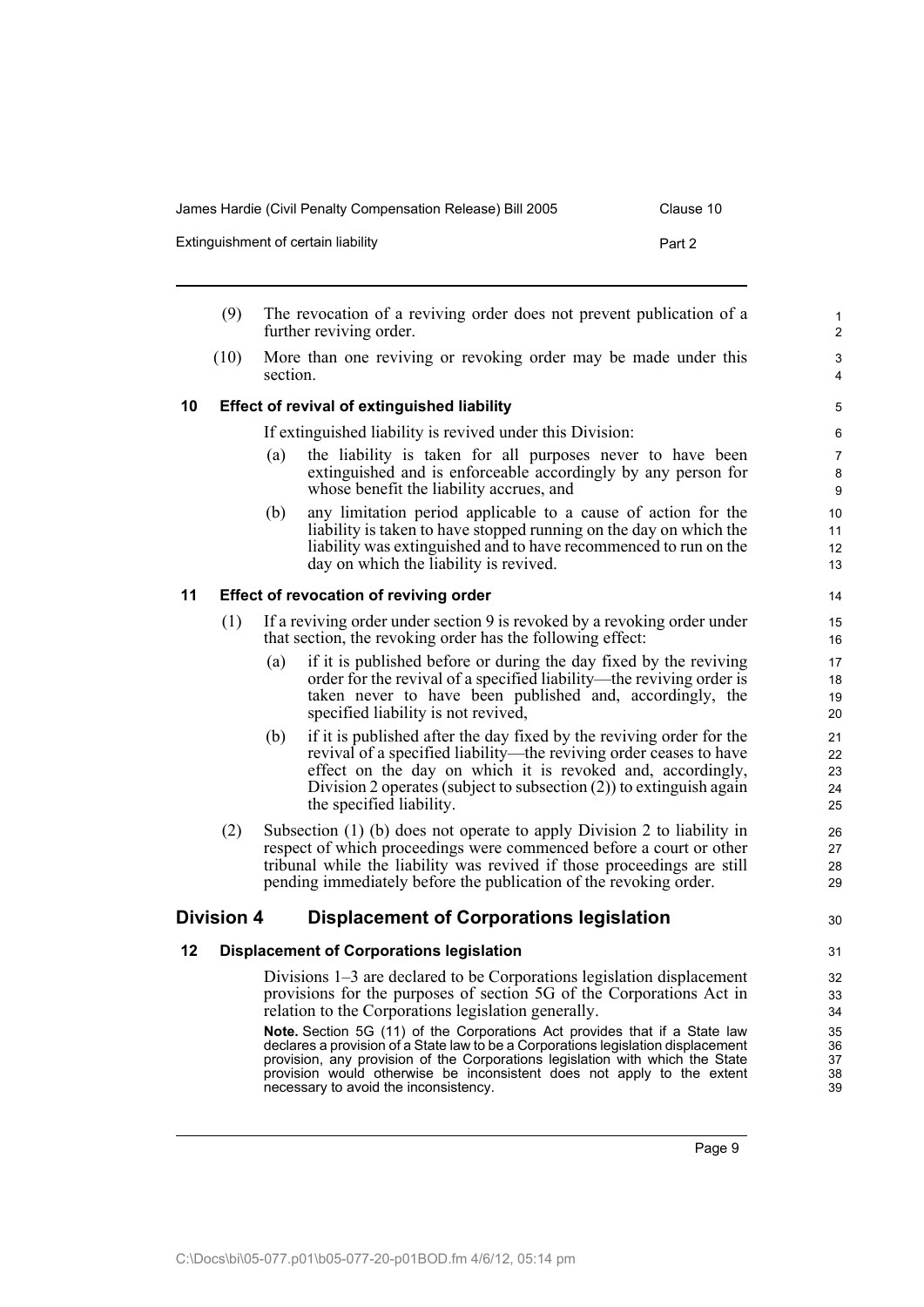Part 2 Extinguishment of certain liability

However, section 5G (3) of that Act provides that section 5G will only apply to a provision of a law of a State or Territory enacted after the commencement of that Act if a law of the State or Territory declares the provision to be a Corporations legislation displacement provision for the purposes of that section.